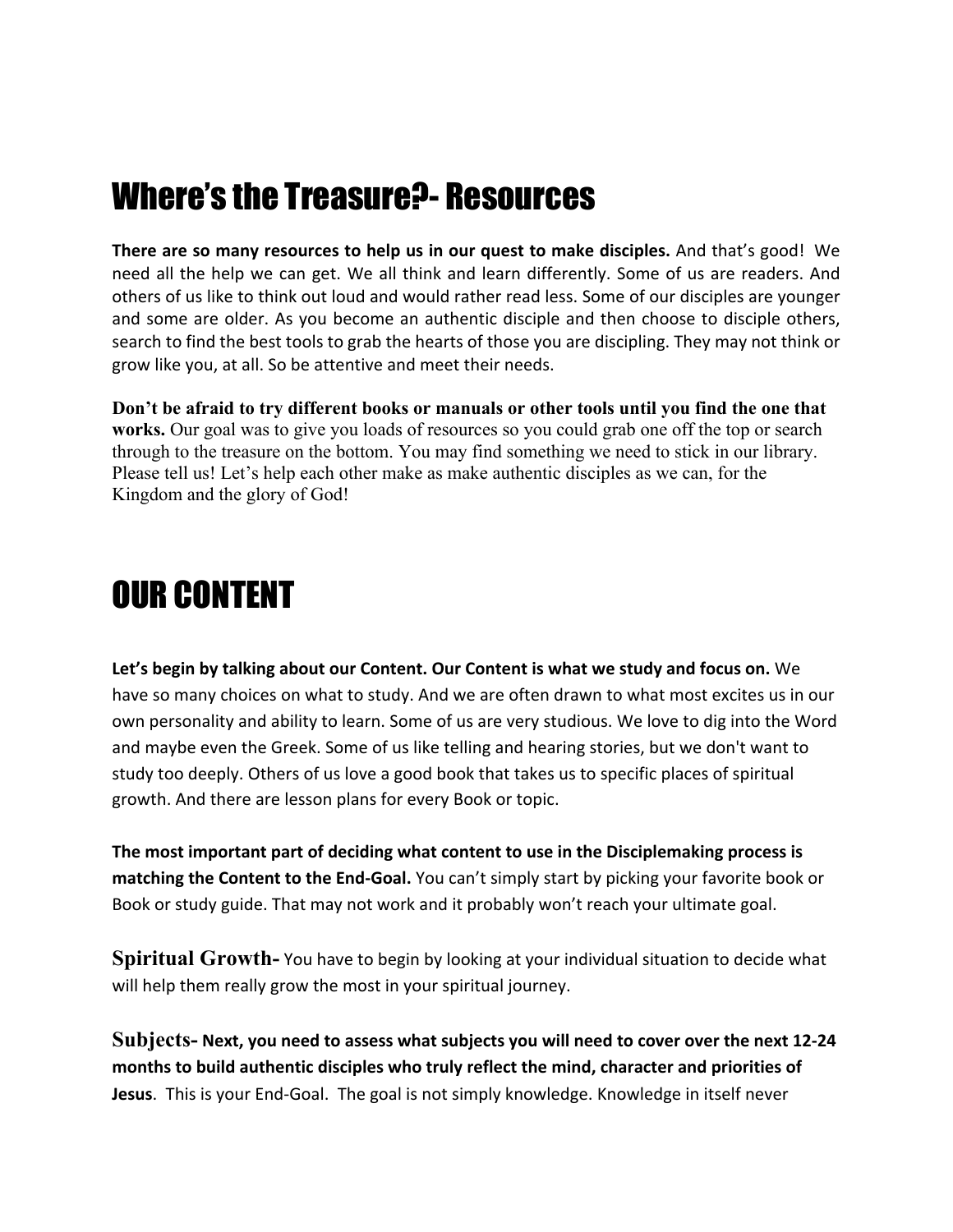produces life. But the goal can't be about going and doing without knowledge and character building as well.

- **The Mind of Christ- There are over thirty definable topics about Christian living that the Word brings clarity on throughout the Bible**. Then there is the Word, filled with stories, history and His story! Our End-Goal is to help our disciples grow so close and intimate with God that they think and see life through God's eyes. There are many books and studies that will guide you into the Word and point you quickly toward specific topics in your study of God's principles.
- **The Character of Christ- The Word tells us the character qualities that a Christfollower exhibits.** But defining those characteristics in real life and walking through the thought process of a whole new way of thinking and living takes time and lots of discussion.
- **The Priorities of Christ- We have to become doers of the Word and not simply hearers.** God has actionable priorities that have to be part of the authentic disciple's life. Again, excellent books and studies will point to the verses that demonstrate the lifestyle of serving, fishing and multiplying disciples.
- **Application- The End-Goal is applying the truths so our disciples actually live the Life. If they aren't changed and reflecting Jesus, we aren't finished yet!**

## Practical Application

**The people we choose to disciple are all unique with a variety of issues and needs.** We often see groups forming around our differences. We have discipleship groups for men, women, young people and children. We have groups formed around addictions, disabilities, bereavement, singleness and so much more. And so we have books and studies that focus clearly on those specific uniqueness's. That can be very helpful as we try to empower people to live out an authentic Christian life. But there are two major categories that most people fall into. All of our disciples have the same foundational needs, no matter what unique group they are part of.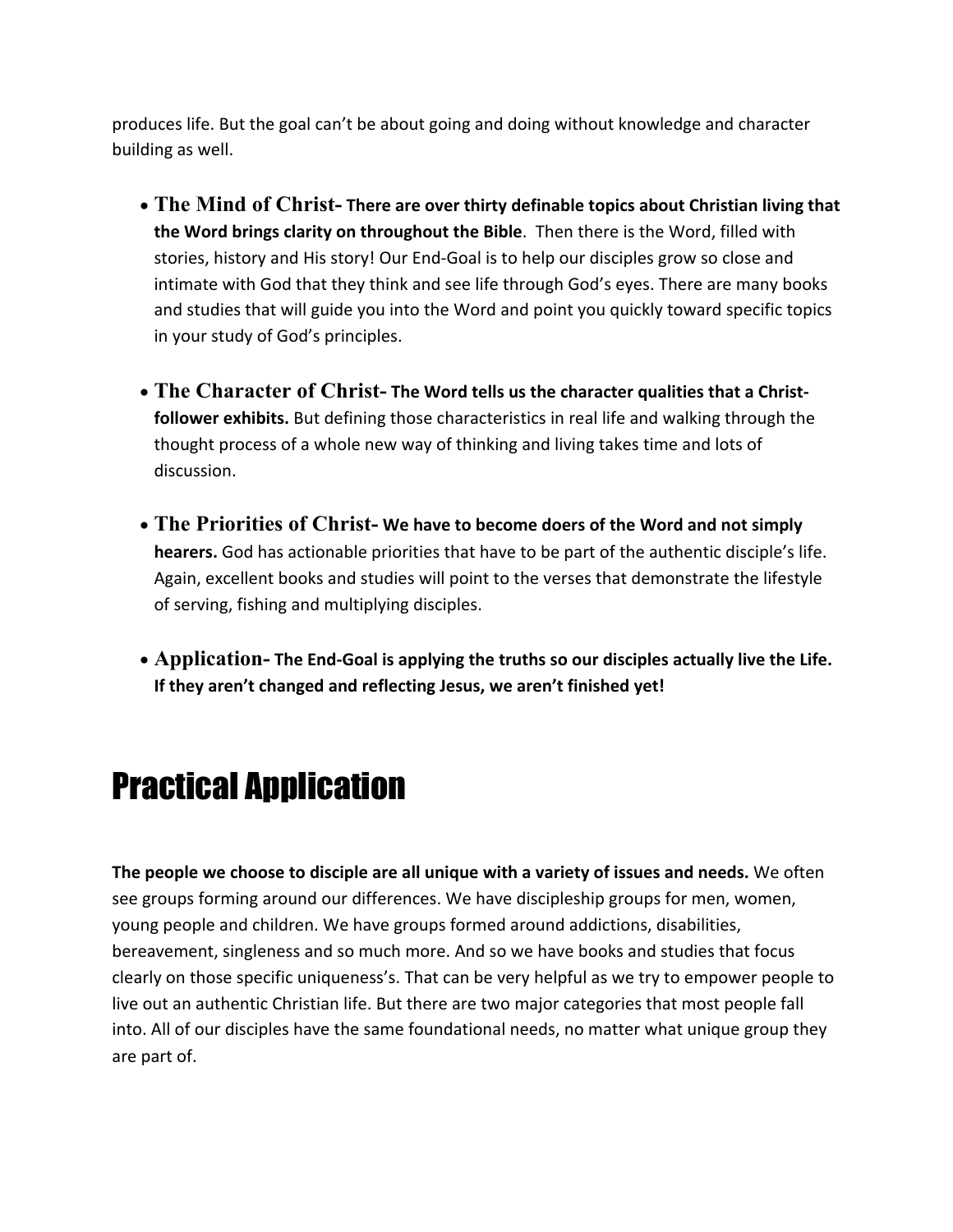- **New Believers** They need everything, starting with the simple foundational truths of the Bible. Many books and guides are available to walk new believers through to a full understanding of Biblical truth. What books often don't do is walk these new believers through the practical steps of how to actually grow up and become an authentic disciple. People have real life issues that need to be wrestled with all the way to victory and maturity.
- **Normal Christians-** Our churches are filled with people who know a lot of truth but they haven't applied it. They often have intellectual and practical holes in their understanding and lifestyles. They know some truth and some half-truths. And their knowledge is often shallow. They need to be walked through to a deeper understanding of the heart and mind of God. They need to know how to life and how to apply God's truth to their everyday life. The need to know that character is as or more important that knowledge. And they need to get out of the pew and start doing the Kingdom!

**These specific needs will guide you toward the End-Goal in your search for the right Content.** It's not that there isn't content. There is too much content. You will have to wade through all of the resources out there until you find what works for you. Once you find the right content, you'll be able to pass it on for life! Our website will guide you to many options. Your church, friends and the Internet will also point you toward great products. Find the right ones and go!

**Some of you may find that the best content is more for you as the leader and not for the group.** For example, a good book or study can equip you so well that you then can sit with your group and the Word, knowing where to find the right verses to instruct your topic. More is often accomplished with less content and more discussion. The mind awakens as people actually connect with the topic. Many people mentally disappear in a study environment, but no one knows. That's why it's essential that we learn how to engage in our groups in such a way that everyone is mentally present, everyone is processing and experiencing the conviction of the Holy Spirit to grow up and be whole. Discipleship is less about presentation and more about interaction and integration. Our goal is discussing, understanding and applying content so lives are actually changed! We don't need more people filled with kingdom content. We need more kingdom people filled with God!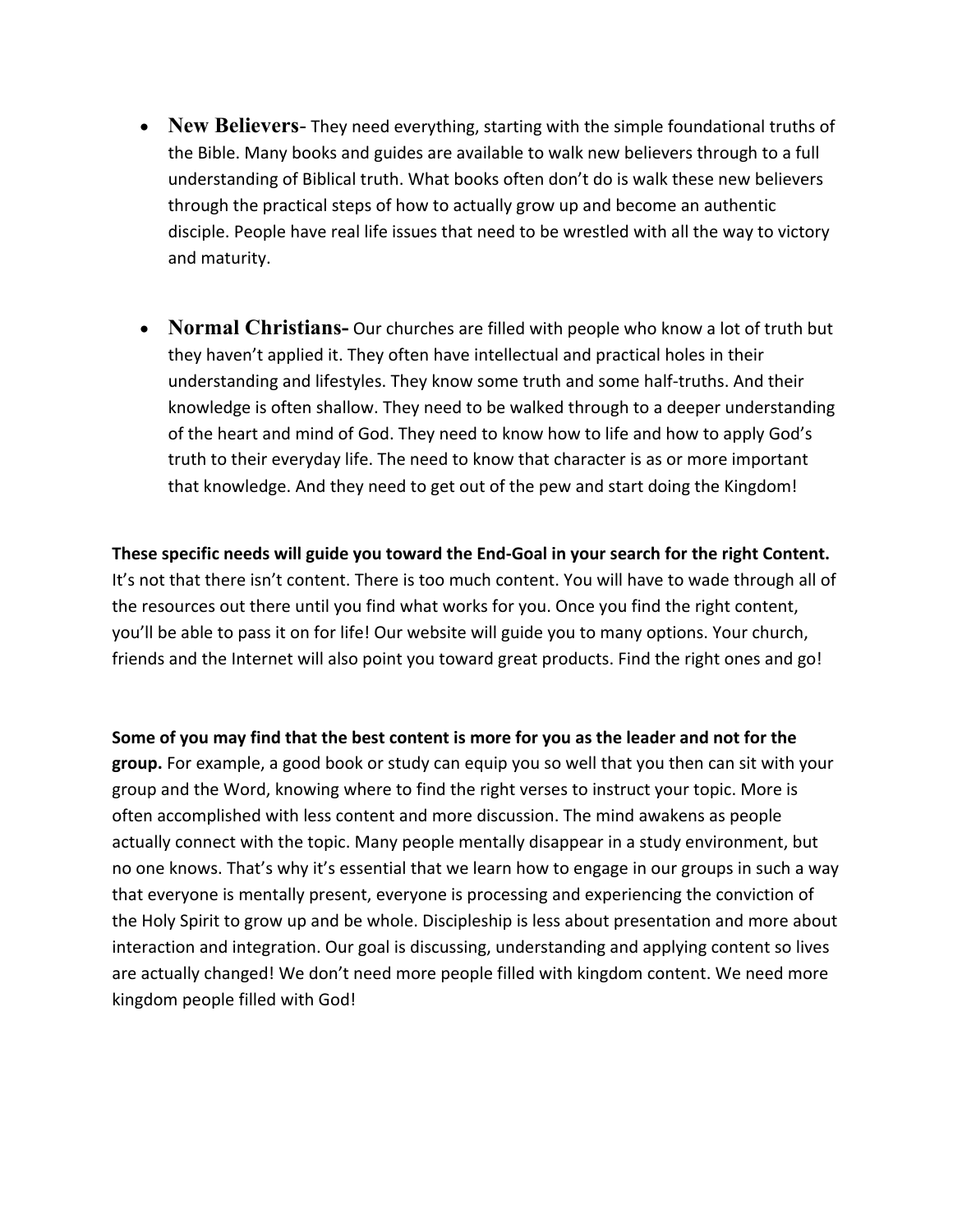# Thirty-Two Topics and Categories

**Here is a list that can help guide you to the essential areas of conversation and study that we need to have.** You will find books, booklets and single page studies available on all of these subjects. It's very helpful to find a series of booklets or books that cover most of these topics. Many of them include thoughtful questions to help with your discussions. The Internet is also filled with sites that have downloadable single sheet studies on many of these topics.

#### **<u>Some Key Topics for Spiritual Growth-Basic and Advanced</u>**

Who we are in Christ Financial Stewardship and Giving Assurance of Salvation Christian Values Worship and Dependence Christian Character First Steps- Baptism, Church, ... Spiritual Gifts The Bible and How to Read It Spiritual Fruit The Purpose and Power of Prayer Spiritual Discernment Spirit-Filled Living and the Flesh Discovering the Will of God Spiritual Disciplines Spiritual Warfare Holiness and Purity Biblical Foundations A Lifestyle of Evangelism **Doctrine** and History Dependence on God **Dependence** on God **COMPA** -Lifestyle- ex: Compassion-The Least... The Family-Loving One Another **Family-Loving One Another Busical** -Issues- ex: Abortion, Homosexuality... Obedience and Christian Living The Relationships- ex: Marriage, Family... Stewards of our Resources World Evangelism Service and Servanthood Modeling and Leadership Equipping Others **Coaching Others** Coaching Others for Multiplication